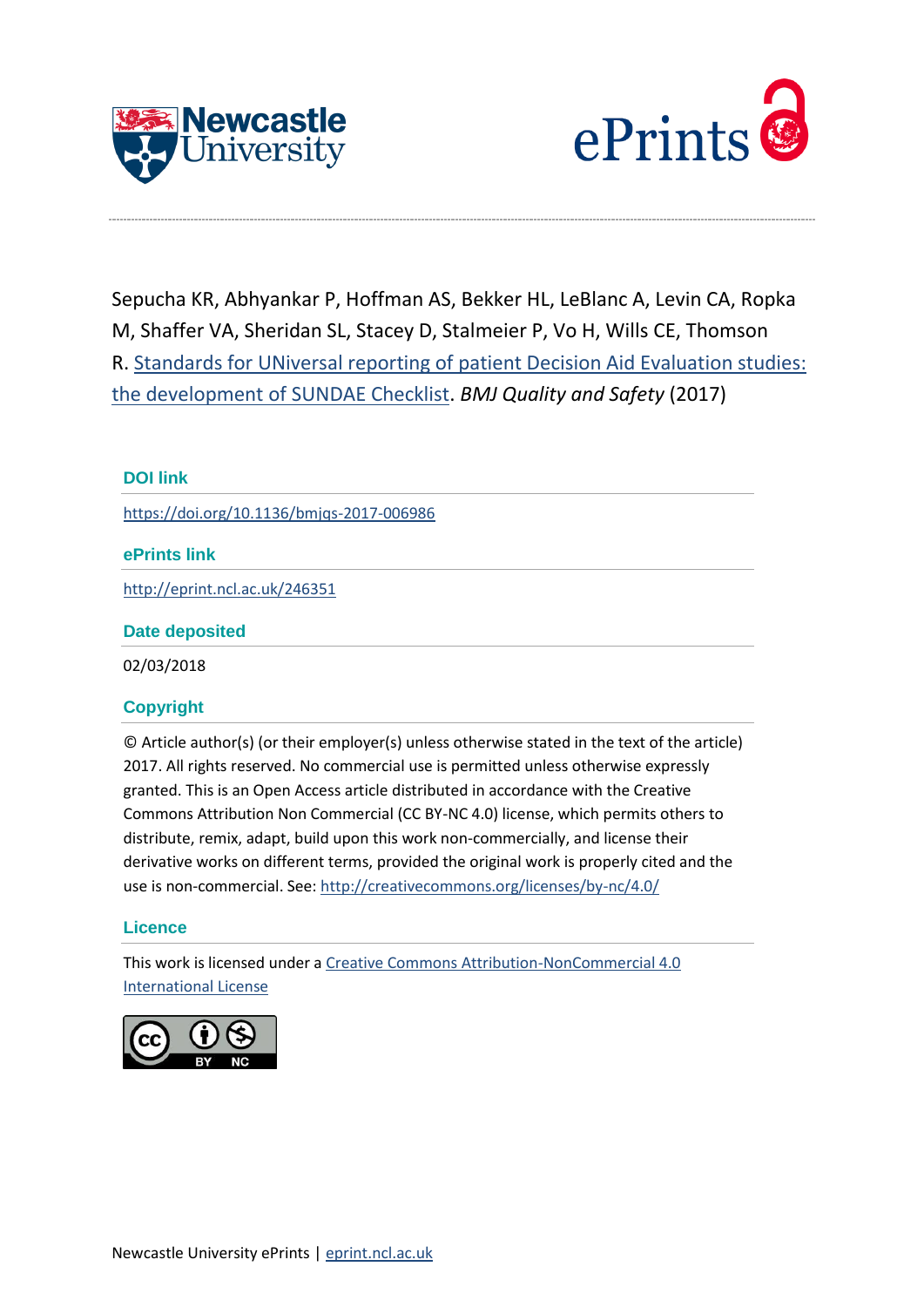BM<del>J Quality & Safety Online First, published on 21 December 2017 as 10.1136/bmjqs-2017-006986</del><br>RESEARCH AND REPORTING METHODOLOGY Downloaded from<http://qualitysafety.bmj.com/>on March 2, 2018 - Published by [group.bmj.com](http://group.bmj.com)



# **Standards for UNiversal reporting of patient Decision Aid Evaluation studies: the development of SUNDAE Checklist**

Karen R Sepucha,<sup>1</sup> Purva Abhyankar,<sup>2</sup> Aubri S Hoffman,<sup>3</sup> Hilary L Bekker,<sup>4</sup> Annie LeBlanc,<sup>5</sup> Carrie A Levin,<sup>6</sup> Mary Ropka,<sup>7</sup> Victoria A Shaffer,<sup>8</sup> Stacey L Sheridan,<sup>9</sup> Dawn Stacey,<sup>10,11</sup> Peep Stalmeier,<sup>12</sup> Ha Vo,<sup>13</sup> Celia E Wills,<sup>14</sup> Richard Thomson<sup>15</sup>

#### **Abstract**

**Background** Patient decision aids (PDAs) are evidencebased tools designed to help patients make specific and deliberated choices among healthcare options. The International Patient Decision Aid Standards (IPDAS) Collaboration review papers and Cochrane systematic review of PDAs have found significant gaps in the reporting of evaluations of PDAs, including poor or limited reporting of PDA content, development methods and delivery. This study sought to develop and reach consensus on reporting guidelines to improve the quality of publications evaluating PDAs.

**Methods** An international workgroup, consisting of members from IPDAS Collaboration, followed established methods to develop reporting guidelines for PDA evaluation studies. This paper describes the results from three completed phases: (1) planning, (2) drafting and (3) consensus, which included a modified, two-stage, online international Delphi process. The work was conducted over 2 years with bimonthly conference calls and three inperson meetings. The workgroup used input from these phases to produce a final set of recommended items in the form of a checklist.

**Results** The SUNDAE Checklist (Standards for UNiversal reporting of patient Decision Aid Evaluations) includes 26 items recommended for studies reporting evaluations of PDAs. In the two-stage Delphi process, 117/143 (82%) experts from 14 countries completed round 1 and 96/117 (82%) completed round 2. Respondents reached a high level of consensus on the importance of the items and indicated strong willingness to use the items when reporting PDA studies.

**Conclusion** The SUNDAE Checklist will help ensure that reports of PDA evaluation studies are understandable, transparent and of high quality. A separate Explanation and Elaboration publication provides additional details to support use of the checklist.

#### **Introduction**

Patient decision aids (PDAs) are evidencebased interventions designed to help people make informed and deliberated choices among healthcare options.[1 2](#page-8-0) At a minimum, PDAs provide accurate and unbiased information on options and relevant outcomes, help patients clarify their values and treatment preferences, and provide guidance in steps of decision making and deliberation.<sup>34</sup>

The number and types of PDAs being developed, tested and reported in the literature have expanded considerably. The latest published update of the Cochrane systematic review of PDAs included 105 randomised trials.<sup>[3](#page-8-1)</sup> Compared with usual care, using PDAs improves patients' knowledge of and expectations about healthcare outcomes, reduces decisional conflict, increases decision quality and increases patient participation in decision making.<sup>[3](#page-8-1)</sup> The International Patient Decision Aid Standards (IPDAS) Collaboration has synthesised evidence across professional and disciplinary domains to develop quality standards for PDA development. In 2013, the IPDAS Collaboration published 12 papers updating the definitions, evidence and emerging research areas for all quality dimensions. $5-16$ 

The evidence base for PDA effectiveness relies on accurate, complete and high-quality reports of evaluation studies. Despite the availability of reporting guidelines for a wide range of methodologies and interventions, investigators involved in the latest update of IPDAS and Cochrane reviews identified pervasive and significant gaps in published PDA evaluation studies. The problems included poor or limited reporting of the PDA content, development methods, delivery and evaluation methods.<sup>9</sup> <sup>12</sup> <sup>17</sup> For example, the description of PDAs was

► Additional material is published online only. To view please visit the journal online (http://dx.doi.org/10.1136/ bmjqs-2017-006986).

For numbered affiliations see end of article.

#### **Correspondence to**

Dr Karen R Sepucha, Department of Medicine, Harvard Medical School, Massachusetts General Hospital, Boston, MA 02114, USA; ksepucha@mgh.harvard.edu

Received 1 June 2017 Revised 21 September 2017 Accepted 31 October 2017



**To cite:** Sepucha KR, Abhyankar P, Hoffman AS, et al. BMJ Qual Saf Published Online First: [please include Day Month Year]. doi:10.1136/ bmjqs-2017-006986

BMJ

**[Copyri](http://qualitysafety.bmj.com/)ght Article author (or their employer) 2017. Produced by BMJ Publishing Group Ltd under licence.**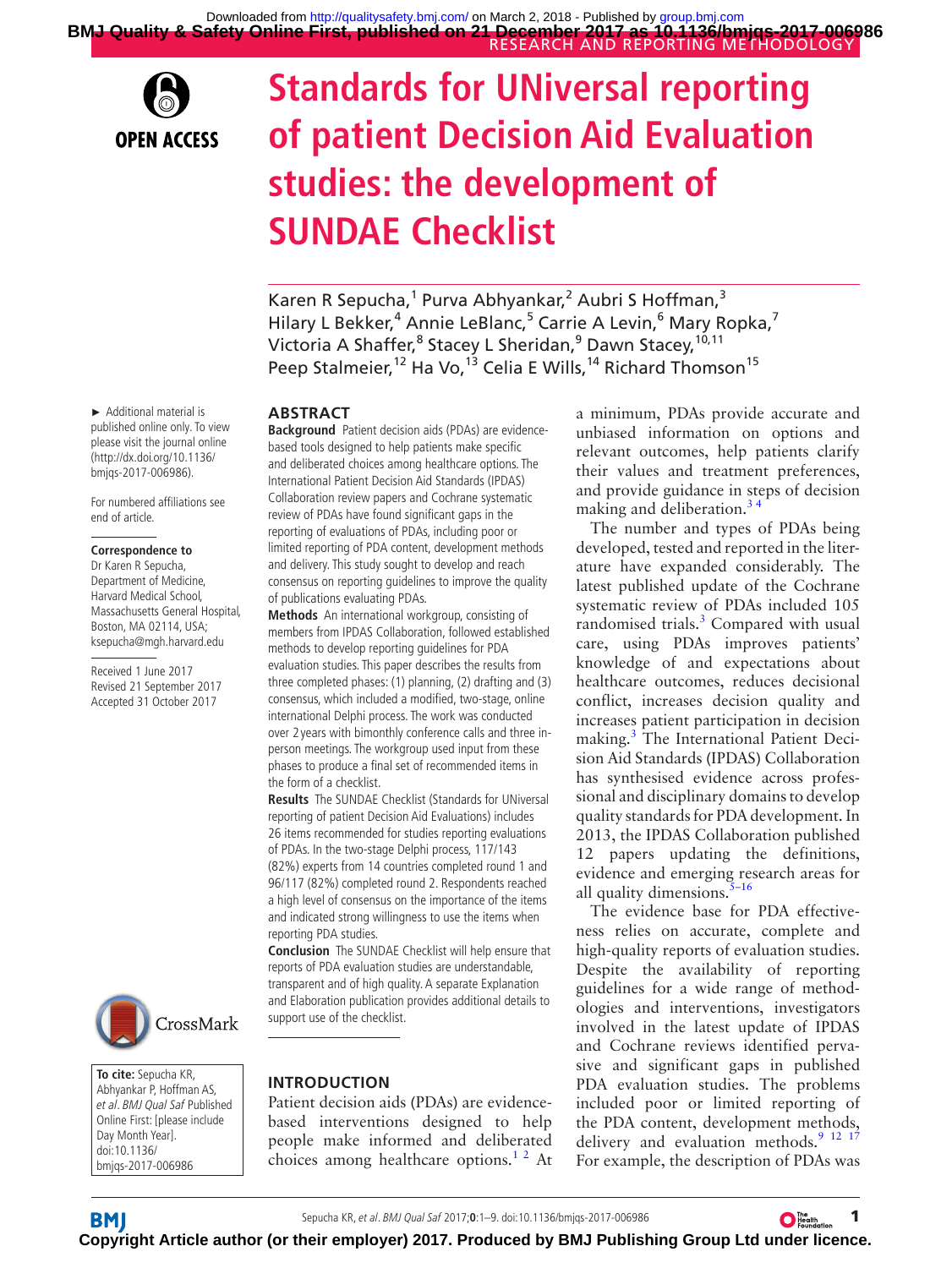often so limited that Cochrane reviewers had to obtain copies of the PDAs to determine their content and elements (eg, benefits and harms, patient stories, probabilities).[18](#page-9-0) Further, a systematic review of measures used in PDA evaluations found that the description of the outcome measures used was often inadequate, particularly for the core outcomes related to decision quality and decision-making process outcomes.<sup>17</sup>

Without comprehensive and clear reporting of the PDA content and evaluation methods, there is limited evidence to understand which PDAs work and in what context. To address these gaps, an international workgroup was formed to develop and reach consensus on a set of reporting guidelines to improve the quality of manuscripts describing PDA evaluation studies.

#### **Methods**

The development of SUNDAE Checklist, or Standards for UNiversal reporting of patient Decision Aid Evaluations, followed the recommended process for developing and disseminating reporting guidelines put forth by EQUATOR (Enhancing the QUAlity and Transparency Of health Research).<sup>19</sup> <sup>20</sup> The

development process has five phases: (1) planning phase, (2) drafting phase, (3) consensus phase, (4) dissemination phase and (5) maintenance phase (see [figure](#page-2-0) 1). The first three phases are complete and reported in this manuscript. The phases are listed generally in the order they were initiated; however, the process was iterative within and between phases rather than purely sequential.

#### **Planning phase**

The purpose of this phase was to secure resources, conduct a needs assessment, review existing guidelines, and set a timeline and scope for the project. A reporting guideline workgroup (IPDAS-RG), led by KRS and RT, was set up to facilitate the guideline development. The cochairs received support and endorsement from the IPDAS Steering Committee, and then invited authors from each of the 12 IPDAS chapters to join the workgroup. Fourteen experts in PDA research representing a range of countries and disciplines (medicine, nursing, psychology, decision science and health services research) agreed to participate in the IPDAS-RG. The workgroup communicated through regular conference



<span id="page-2-0"></span>Figure 1 SUNDAE quideline development process to date. EQUATOR, Enhancing the QUAlity and Transparency Of health Research; IPDAS, International Patient Decision Aid Standards; SUNDAE, Standards for UNiversal reporting of patient Decision Aid Evaluations.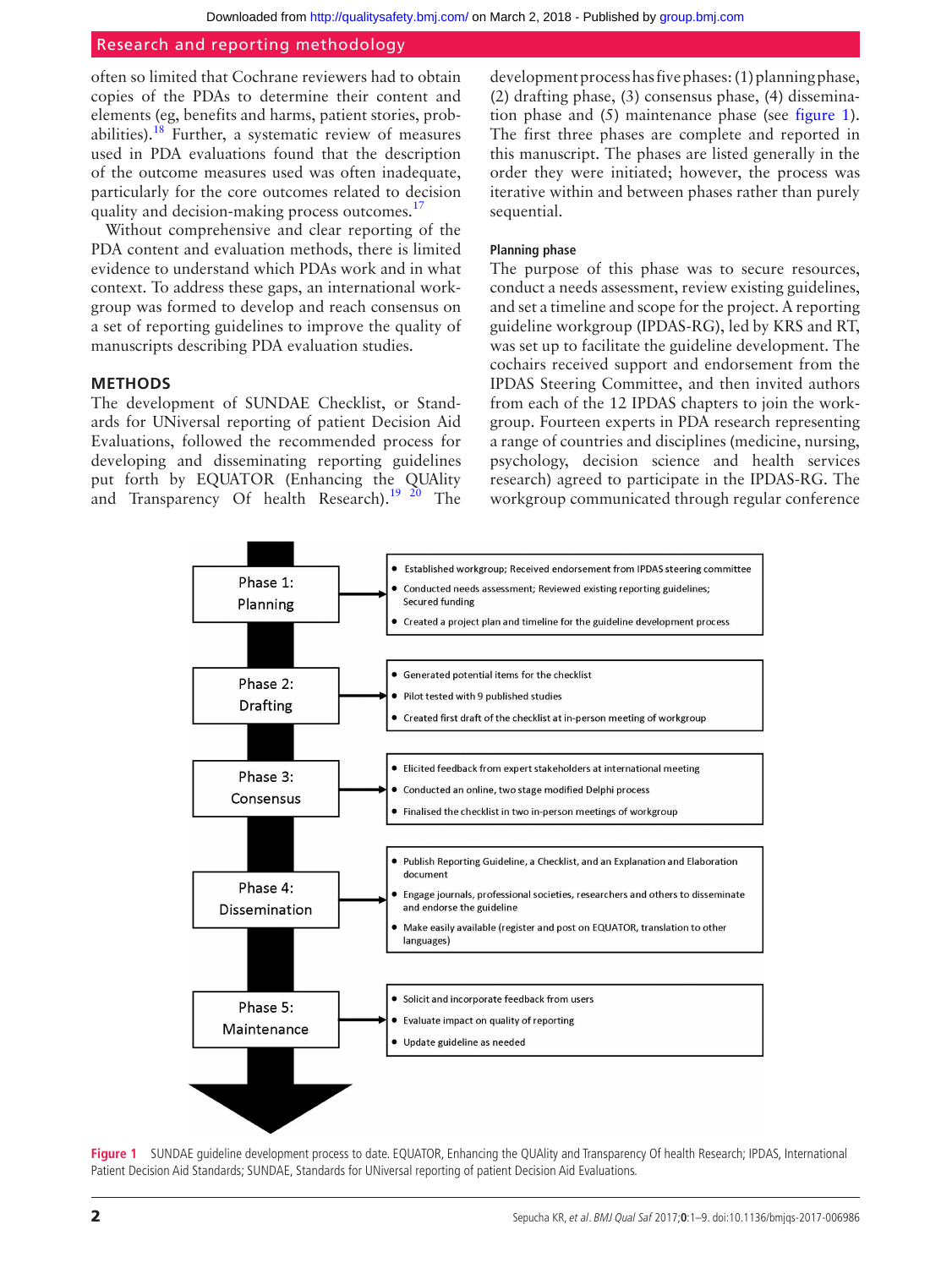calls and emails, and held three in-person meetings to enable discussion and debate over the course of the project.

The IPDAS-RG conducted a needs assessment to characterise the scope and range of issues that might be addressed with improved reporting of PDA evaluation studies. Workgroup members examined each of the 12 IPDAS core dimensions, and summarised gaps in current reporting, the significance of the problem, evidence supporting the inclusion of specific items on PDA evaluations and the challenges to full reporting. We grouped gaps into major categories (eg, terminology, decision aid components, research methods) and counted the number of chapters documenting a reporting gap in those categories.

Next, the workgroup reviewed and catalogued existing guidelines to determine whether the gaps could be addressed in full or in part by existing reporting guidelines. Relevant guidelines included CONSORT (CONsolidated Standards of Reporting Trials) and its extensions,<sup>[21](#page-9-3)</sup> TREND (Transparent Reporting of Eval-uations with Nonrandomized Designs),<sup>[22](#page-9-4)</sup> STROBE (Strengthening The Reporting of Observational Studies in Epidemiology), $^{23}$  $^{23}$  $^{23}$  TIDieR (Template for Intervention Description and Replication),<sup>[24](#page-9-6)</sup> CReDECI (Criteria for Reporting the Development and Evaluation of Complex Interventions in healthcare), $^{25}$  SQUIRE (Standards for Quality Improvement Reporting Excellence), $^{26}$  and STaRI (Standards for Reporting Implementation studies of complex interventions). $\hat{f}$ 

The group prioritised issues for inclusion in the guidelines when there was (1) evidence that the item or limited reporting of the item impacted outcomes and/ or interpretation of decision aid evaluation results; (2) inconsistent or limited reporting impacted the ability to conduct meta-analyses and/or systematic reviews to generate evidence; or (3) inconsistent or limited reporting, despite being included in existing reporting guidelines. The workgroup also agreed that the new guidelines would avoid overlap with other guidelines when possible, have language consistent with existing guidelines where items are similar, and focus on reporting studies of PDA evaluation. Although some of the items may be relevant for studies describing development or implementation of PDAs, the focus is on evaluation studies. Once the need for reporting guidelines was clarified, the workgroup submitted proposals to governmental agencies and foundations to secure funding for the work.

#### **Drafting phase**

The goal of this phase was to generate, test and refine an initial list of items to be included in the SUNDAE Checklist. As shown in [figure](#page-2-0) 1, this phase had three steps. First, the workgroup used the findings from its needs assessment and review of existing guidelines to draft emerging items. Second, the workgroup came together in the first in-person meeting to review and

comment on the items. The workgroup discussed the importance, relevance, overlap with existing guidelines and feasibility of reporting the requested information for each item. Two outside experts, lead authors of SQUIRE and TIDieR reporting guidelines, also attended the meeting and provided advice on guideline development methodology and process. The meeting resulted in consensus on the scope and purpose of the guideline, a draft of the 83 potential items to be included, a clear plan for next steps and allocation of tasks.

Third, IPDAS-RG members pilot-tested the draft of the 83 checklist items on nine published manuscripts of PDA evaluation studies. The selected publications were authored by the workgroup members in order to enable assessment of whether the information was available but not reported, or not available. Each article had two reviewers, the article's author and an independent reviewer. The reviewers assessed whether and where each proposed item was reported and the ease of finding each item. If items were not present, reviewers assessed whether the information could feasibly be reported in the manuscript. Results of the pilot study were discussed among the workgroup, and revisions were made to the items to improve clarity and feasibility.

#### **Consensus phase**

In this phase, we engaged a wide range of experts to review and comment on the draft items for the SUNDAE Checklist. First, we conducted a 90min workshop at the International Shared Decision Making Conference (July 2015) to test the draft items, explore areas of disagreement and address any gaps. Attendees raised several issues that the IPDAS-RG had also discussed, including the potential overlap with existing guidelines, feasibility of including the information in an evaluation paper, potential overlap with work being done on developing guidelines for PDA development process $^{28}$  $^{28}$  $^{28}$  and relationship to IPDAS.

Second, we conducted a two-stage modified Delphi survey online with a wider network of international stakeholders to help prioritise items and build consensus around the checklist.<sup>15 17</sup> We recruited expert stakeholders worldwide, including (1) researchers who have published or planned to publish evaluation studies of PDAs, (2) clinicians and administrators who read and appraise the PDA studies, (3) patient/consumer advocates, (4) journal editors, (5) funders of PDA research, and (6) other reporting guideline developers. We sent invitations through the IPDAS Collaboration group, Shared Decision Making Facebook page and listserv, Society for Medical Decision Making newsletter, and through direct outreach to experts from workgroup members. We also used a snowball recruitment method to increase the respondent base by asking potential participants to forward the invitation to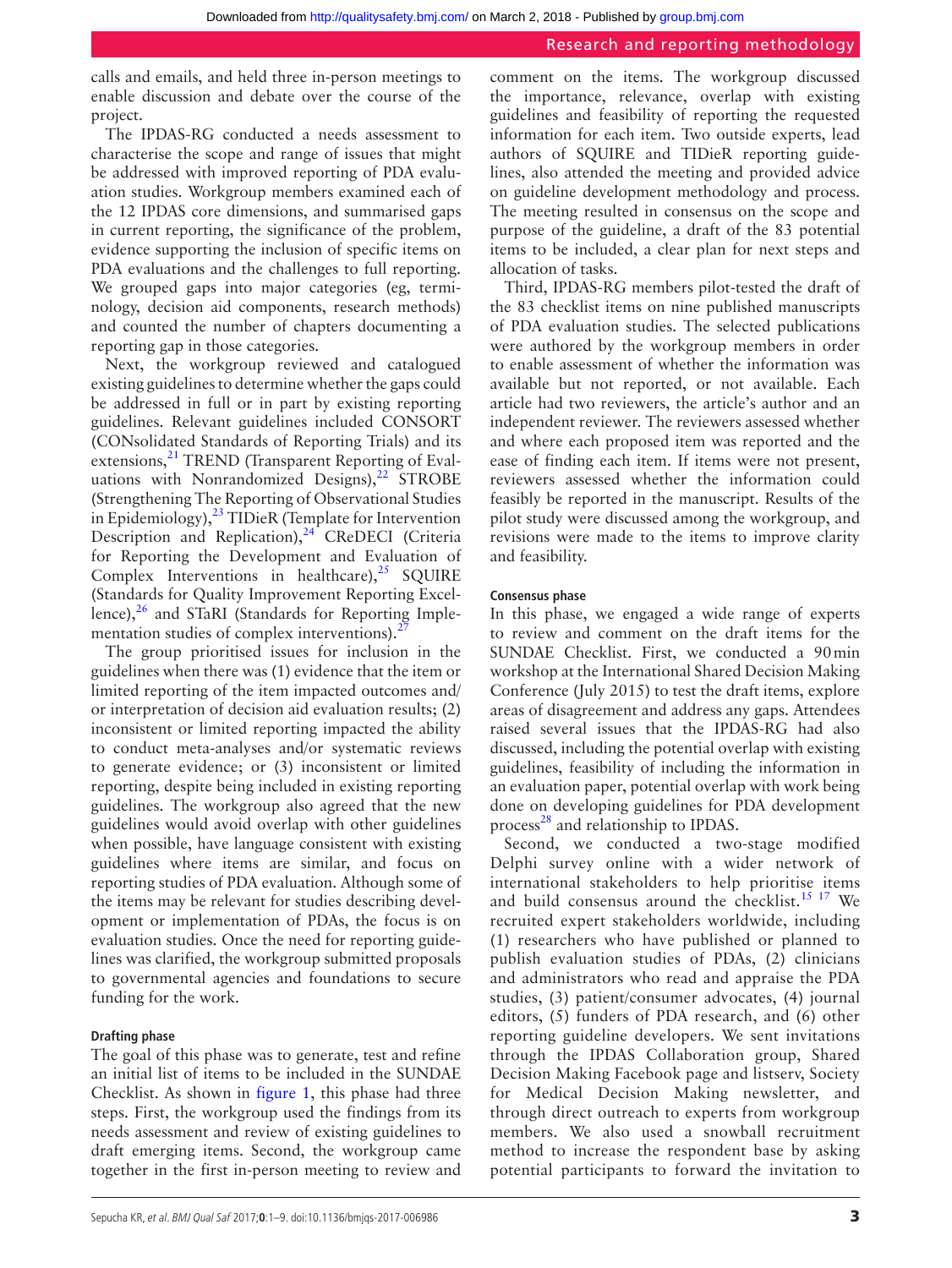their colleagues. We sent any subjects who expressed interest a link to the survey. We calculated response rates for the survey in each round by dividing the number of subjects who were sent the survey link by the number who completed the survey.

For the Delphi process, draft items were rated on a 9-point scale. The *a priori* rule of 'disagreement' was defined as having 30% or more responses in the lowest tertile (1–3) *and* 30% or more in the highest tertile (7–9). Because none of the items met the *a priori* threshold for disagreement, the workgroup flagged items that received less than 80% of importance ratings in the highest tertile (7–9) for review and discussion.<sup>[29](#page-9-12)</sup> Open-ended comments were reviewed and used to help interpret scores and revise items. In addition, we considered the evidence that the items impacted outcomes, the importance of the items for meta-analyses and/or systematic reviews and, for items that overlapped with other checklists, the importance of including the items due to misreporting or poor reporting in the existing literature. We considered weighting responses by stakeholder group, but decided not to because the majority of participants (82%) indicated considerable expertise in two or more areas, making it difficult to assign participants to one stakeholder group. We also examined whether responses of the IPDAS-RG workgroup respondents differed from others.

In round 1 of the Delphi, participants rated the importance (1=not at all, 9=extremely) and the clarity of wording  $(1=not$  at all,  $9=completely)$  for 51 items. For their ratings, participants were encouraged to consider whether the interpretation, analysis or appraisal of the paper would be adversely affected if the information was not included in the manuscript. We also encouraged participants to provide open-ended comments on each item and at the end of the survey. At the second in-person meeting (March 2016), the IPDAS-RG workgroup reviewed the round 1 data and revised the items for round 2.

In round 2, participants were provided feedback from round 1 and asked to rate the revised 31 items on the same 9-point importance scale and a 9-point essential scale (1=not at all, 9=absolutely). The essential scale was introduced in an attempt to spread responses and differentiate between items that should remain in the checklist and those that might be considered for removal. Open-ended comments were invited. In round 2, the survey also elicited participants' perceptions of the checklist, including their intention to use the 'reporting checklist', with five statements rated on a 5-point scale ranging from 1=strongly agree to  $5$ =strongly disagree. In the final in-person meeting (July 2016), the workgroup reviewed the data from round 2, discussed the ratings and comments on individual items, and finalised the SUNDAE Checklist.

# **Results**

#### **Planning phase**

Reporting gaps identified by IPDAS chapters included lack of information about the PDA and its components (n=7 chapters); lack of information about the PDA development process (n=4); lack of information about implementation and sustainability (n=3); lack of clarity of terminology  $(n=2)$ ; and lack of information about measurement properties  $(n=1)$ .

The review of relevant reporting guidelines found that the CONSORT, STROBE and TREND focused primarily on issues that would help readers understand the overall study rationale and design; issues of bias; and results and their implications. TIDieR and CReDECI focused on intervention characteristics, delivery and use. Finally, SQUIRE and STaRI addressed some of these same issues and additionally focused on intervention adaptation, delivery fidelity and potential financial conflicts. None of the existing reporting guidelines addressed issues of how an intervention might be accessed, key features of intervention content and design relevant to the efficacy of decision aids, or a full set of methods to understand how and why the intervention works.

#### **Drafting phase**

The workgroup generated a list of potential items and piloted the draft checklist on nine manuscripts. After this pilot, the workgroup removed, reworded and grouped items to reduce the number, and clarified the wording and organisation of items. Workgroup members then developed a brief rationale explaining each item, summarising evidence underlying the need for each item and outlining how accuracy and completeness of reporting support systematic reviews of the evidence for PDAs. The resulting draft checklist had 51 items and was used in round 1 of the Delphi process.

#### **Consensus phase**

In the Delphi process, 117/143 (82%) invited participants completed round 1. Round 2 was sent to all those who completed round 1. The majority, 96/117 (82%), completed round 2. Respondents represented 14 different countries, with about half from the USA ([table](#page-5-0) 1). No item met the *a priori* definition for disagreement in either round. In round 1, 32/51 (63%) items had ≥80% of the importance ratings in the highest tertile (scores of 7–9), 17/51 (33%) items had 60%–79% of ratings in the highest tertile, and 2/51 (4%) items had 50%–59% of ratings in the highest tertile. Participant comments revealed concerns about lack of clarity of some items, the length of the checklist, redundancy among items within the checklist and redundancy of items with other checklists.

The IPDAS-RG workgroup respondents (n=12) had similar scores to others  $(n=105)$ . For the majority of individual items, 44/51 (86%), the median importance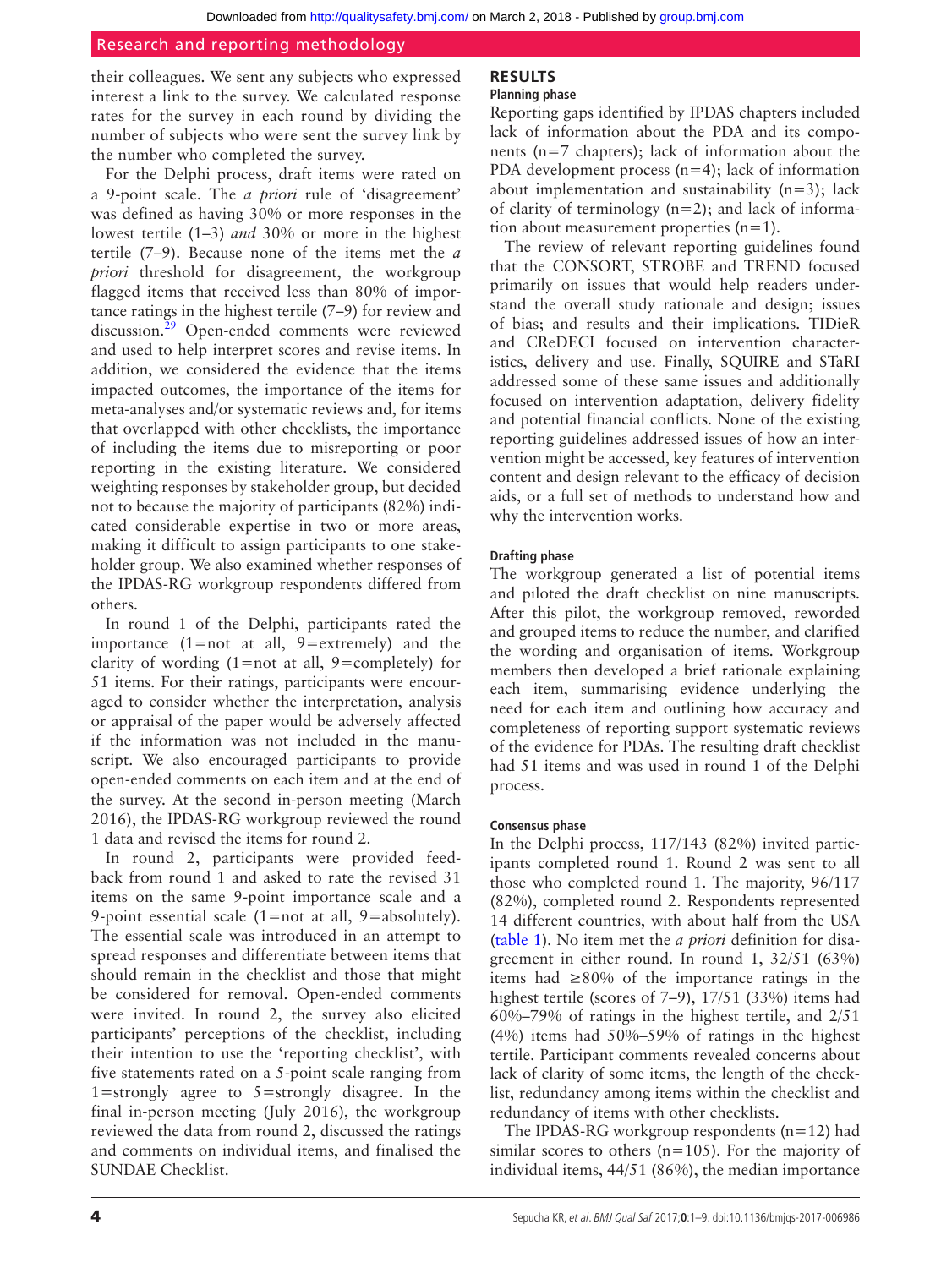<span id="page-5-0"></span>

|                              | Table 1 Two-stage modified Delphi process participant |  |
|------------------------------|-------------------------------------------------------|--|
| characteristics <sup>*</sup> |                                                       |  |

| <b>Characteristics</b>                                                                      | Round 1<br>$(n=117)$ <sup>+</sup> | <b>Round 2</b><br>$(n=96)$ t |
|---------------------------------------------------------------------------------------------|-----------------------------------|------------------------------|
| Age (years)                                                                                 | $48 + 12$                         | $49 + 12$                    |
| Sex                                                                                         |                                   |                              |
| Female                                                                                      | 76 (65%)                          | 63 (66%)                     |
| Male                                                                                        | 39 (33%)                          | 32 (33%)                     |
| <b>Missing</b>                                                                              | 2(2%)                             | $1(1\%)$                     |
| Country of residence                                                                        |                                   |                              |
| <b>USA</b>                                                                                  | 60 (51%)                          | 50 (52%)                     |
| Canada                                                                                      | 20 (17%)                          | 14 (15%)                     |
| <b>UK</b>                                                                                   | 17 (14%)                          | 13 (14%)                     |
| The Netherlands                                                                             | 5(4%)                             | 5(5%)                        |
| Australia, Costa Rica, Denmark, Germany, Italy,<br>Jordan, Romania, Spain, Sweden (<5 each) | 13 (11%)                          | 12 (12%)                     |
| Unknown                                                                                     | $2(2\%)$                          | $2(2\%)$                     |
| Expertise (respondents could check more than<br>one)                                        |                                   |                              |
| Decision aid researcher, author, developer                                                  | 86 (74%)                          | ΝA                           |
| Clinician, healthcare administration, decision<br>aid user                                  | 56 (48%)                          | <b>NA</b>                    |
| Patient or consumer representative                                                          | 4(3%)                             | ΝA                           |
| Journal editor or funder                                                                    | 36 (31%)                          | <b>NA</b>                    |
| Guideline developer                                                                         | 9(8% )                            | ΝA                           |
| Number of publications                                                                      |                                   |                              |
| $0 - 1$                                                                                     | 15 (13%)                          | 12 (12%)                     |
| $2 - 4$                                                                                     | 23 (20%)                          | 17 (18%)                     |
| $5+$                                                                                        | 79 (67%)                          | 67 (70%)                     |

\*Table values are mean±SD for continuous variables and n (column %) for categorical variables.

†Numbers may not sum to total due to missing data, and percentages may not sum to 100% due to rounding.

NA, not available.

scores were similar  $(\pm 0.5 \text{ points})$ , and as a result we did not separate the workgroup responses from the rest of the respondents. After detailed discussion of each item, the revised checklist had 31 items.

The ratings from round 2 indicated even higher consensus as  $24/31$  (77%) items had ≥80% of importance ratings in the highest tertile (7–9) and 7/31 (23%) had 60%–79% of importance ratings in the highest tertile. There were fewer open-ended comments in round 2. Many comments were positive about the reduced length and clarity of items. Only a few raised concerns about redundancy. [Table](#page-6-0) 2 presents the finalised SUNDAE Checklist with 26 items, and an accompanying glossary is included as an online [supplementary appendix](https://dx.doi.org/10.1136/bmjqs-2017-006986).

#### Willingness to use checklist

Virtually all respondents, 89/91 (98%), agreed that the checklist would improve the reporting of PDA studies, and 88/91 (97%) agreed they would recommend it to colleagues or students. The majority indicated high intentions to use it when preparing manuscripts (80/82, 98%), designing studies (75/78, 96%) or supporting peer review of manuscripts (79/84, 94%).

# **Discussion**

### **Key findings**

The reporting guidelines included in the SUNDAE Checklist are the result of a rigorous, iterative development process and are supported by substantial international consensus. While some of the items were included due to a strong evidence base linking their reporting to improved outcomes or reduced reporting bias, others were included to support systematic reviews and meta-analyses in efforts to advance the evidence base. Some items included in other reporting guidelines were adopted because they were specific to PDA evaluation studies and reflected factors likely to impact PDA effectiveness. The final guidelines reflect both evidence-based and expert consensus-based items to improve the reporting of evaluation studies of PDAs.

#### **Purpose and scope**

The purpose of SUNDAE is to improve the transparency, quality and completeness of reporting evaluation studies of PDAs. Evaluation studies may include efficacy studies, comparative effectiveness studies or studies testing components of PDAs with a range of study designs. The checklist is not designed for manuscripts where the sole purpose is reporting the development or the implementation of PDAs, nor the results of systematic reviews or meta-analyses of PDA studies. The checklist covers any decision support intervention that meets the definition of PDA adopted by the Cochrane systematic review of PDAs or the IPDAS Collaboration, $2^3$  including decision aids designed for use during the consultation with the healthcare provider.

#### **Using the SUNDAE guidelines**

The SUNDAE guidelines are intended to be used by researchers who are preparing to report a PDA evaluation study. As is the case with other reporting guidelines, it may also be helpful for researchers to review the guidelines when designing the study protocol, to ensure the recommended items are collected, and thus able to be reported. Researchers are encouraged to review item 11 [\(table](#page-6-0) 2), which covers the description of the decision aid, as it is important that the intervention meets the definition for a decision aid based on the Cochrane Collaborative Systematic Review defi-nition.<sup>[3](#page-8-1)</sup> The guidelines represent recommendations for reporting, and there may be editorial and other constraints that limit authors' ability to include all items in a paper. To overcome this challenge, researchers may reference other publications or sources if the relevant material is available elsewhere. Further, researchers are encouraged to consider using supplementary materials to maintain manuscript brevity while providing access to important details (eg, an online table describing key features of the decision aid and how it was developed). The accompanying Explanation and Elaboration (E&E) document provides published examples of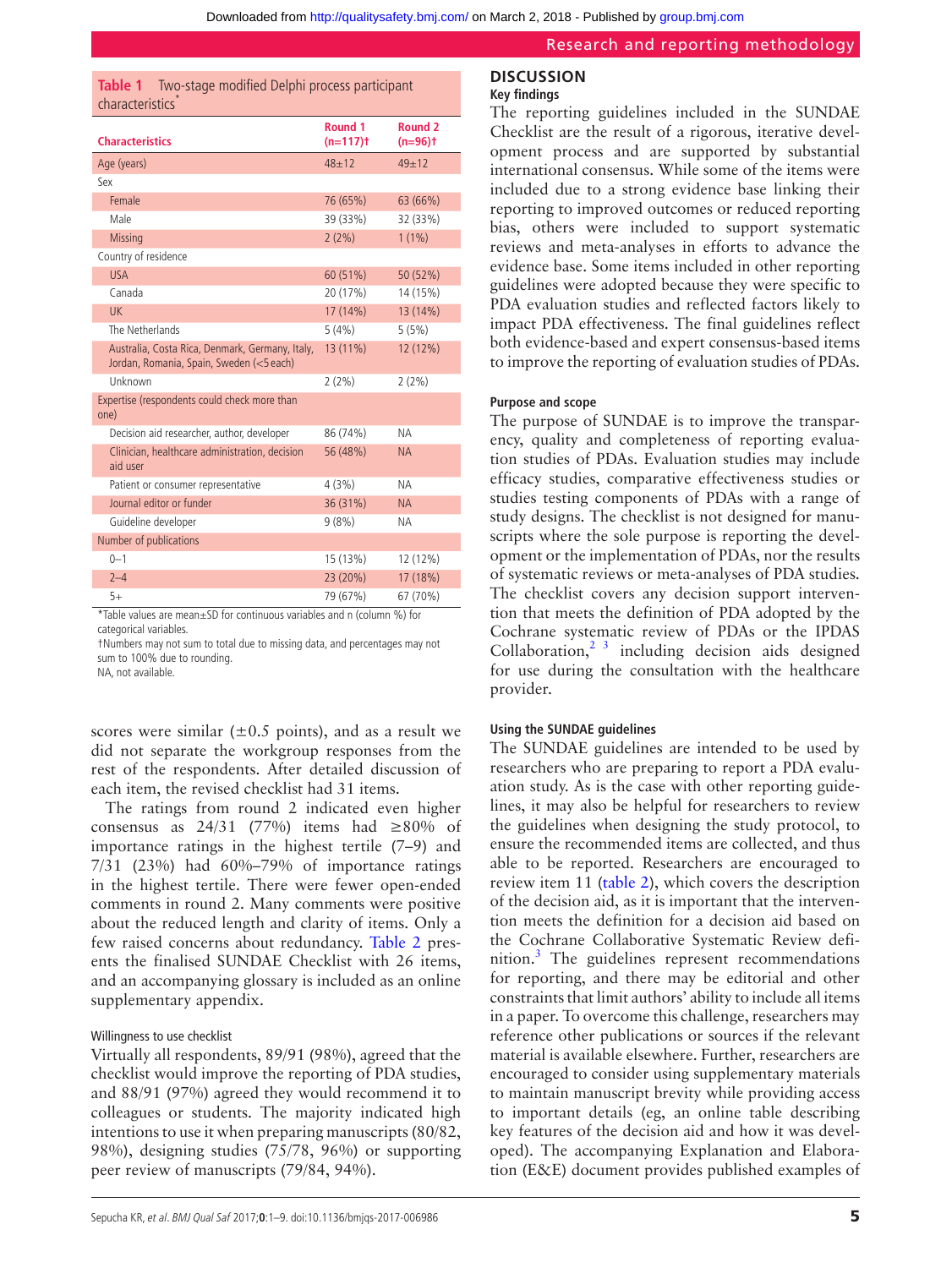<span id="page-6-0"></span>

|                | Research and reporting methodology                                                                                                                                                                                                                                                                                                                                                                                                                                                                                                             |
|----------------|------------------------------------------------------------------------------------------------------------------------------------------------------------------------------------------------------------------------------------------------------------------------------------------------------------------------------------------------------------------------------------------------------------------------------------------------------------------------------------------------------------------------------------------------|
| <b>Table 2</b> | <b>SUNDAE Checklist</b>                                                                                                                                                                                                                                                                                                                                                                                                                                                                                                                        |
| <b>Section</b> | SUNDAE Checklist for evaluation studies of patient decision aids                                                                                                                                                                                                                                                                                                                                                                                                                                                                               |
| Title/abstract |                                                                                                                                                                                                                                                                                                                                                                                                                                                                                                                                                |
| 1.             | Use the term patient decision aid in the abstract to identify the intervention evaluated and, if possible, in the title.                                                                                                                                                                                                                                                                                                                                                                                                                       |
| 2.             | In the abstract, identify the main outcomes used to evaluate the patient decision aid.                                                                                                                                                                                                                                                                                                                                                                                                                                                         |
| Introduction   | As part of standard introduction (the problem, gaps, purpose):                                                                                                                                                                                                                                                                                                                                                                                                                                                                                 |
| 3.             | Describe the decision that is the focus of the patient decision aid.                                                                                                                                                                                                                                                                                                                                                                                                                                                                           |
| 4.             | Describe the intended user(s) of the patient decision aid.                                                                                                                                                                                                                                                                                                                                                                                                                                                                                     |
| 5.             | Summarise the need for the patient decision aid under evaluation.                                                                                                                                                                                                                                                                                                                                                                                                                                                                              |
| 6.             | Describe the purpose of the evaluation study with respect to the patient decision aid.                                                                                                                                                                                                                                                                                                                                                                                                                                                         |
| Methods        | Studies with a comparator should also address items 7-13 for the comparator, if possible                                                                                                                                                                                                                                                                                                                                                                                                                                                       |
| 7.             | Briefly describe the development process for the patient decision aid (and any comparator), or cite other documents that describe the<br>process. At a minimum include the following:<br>participation of stakeholders in its development<br>the process for gathering, selecting and appraising evidence to inform its content<br>$\blacktriangleright$ any testing that was done.                                                                                                                                                            |
| 8.             | Identify the patient decision aid evaluated in the study (and any comparator) by including:<br>name or information that enables it to be identified<br>$\blacktriangleright$ date and/or version number<br>> how it can be accessed, if available.                                                                                                                                                                                                                                                                                             |
| 9.             | Describe the format(s) of the patient decision aid (and any comparator) (eg, paper, online, video).                                                                                                                                                                                                                                                                                                                                                                                                                                            |
| 10.            | List the options presented in the patient decision aid (and any comparator).                                                                                                                                                                                                                                                                                                                                                                                                                                                                   |
| 11.            | Indicate the components in the patient decision aid (and any comparator) including:<br>▶ explicit description of the decision*<br>► description of health problem*<br>information on options and their benefits, harms and consequences*<br>values clarification (implicit or explicit)*<br>▶<br>numerical probabilities<br>tailoring of information or probabilities<br>▶<br>quidance in deliberation<br>▶<br>guidance in communication<br>personal stories<br>reading level or other strategies to help understanding<br>• other components. |
| 12.            | Briefly describe the components from item 11 that are included in the patient decision aid (and any comparator) or cite other<br>documents that describe the components.                                                                                                                                                                                                                                                                                                                                                                       |
| 13.            | Describe the delivery of the patient decision aid (and any comparator) including:<br>> how it was delivered (eg, by whom and/or by what method)<br>to whom it was delivered<br>where it was used<br>$\triangleright$ when it was used in the pathway of care<br>$\blacktriangleright$ any training to support delivery<br>setting characteristics and system factors influencing its delivery.                                                                                                                                                 |
| 14.            | Describe any methods used to assess the degree to which the patient decision aid was delivered and used as intended (also known<br>as fidelity).                                                                                                                                                                                                                                                                                                                                                                                               |
| 15.            | Describe any methods used to understand how and why the patient decision aid works (also known as process evaluation) or cite<br>other documents that describe the methods.                                                                                                                                                                                                                                                                                                                                                                    |
| 16.            | Identify theories, models or frameworks used to guide the design of the evaluation and selection of study measures.                                                                                                                                                                                                                                                                                                                                                                                                                            |
| 17.            | For all study measures used to assess the impact of the patient decision aid on patients, health professionals, organisation, and<br>health system:<br>$\blacktriangleright$ identify the measures<br>indicate the timing of administration in relation to exposure to the patient decision aid and healthcare interventions.<br>▶                                                                                                                                                                                                             |
| 18.            | For any instruments used:<br>name the instrument and the version (if applicable)<br>briefly describe the psychometric properties, or cite other documents.<br>▶                                                                                                                                                                                                                                                                                                                                                                                |
| Results        | In addition to standard reporting of results:                                                                                                                                                                                                                                                                                                                                                                                                                                                                                                  |
| 19.            | Describe the characteristics of the patient, family and carer population(s) (eg, health literacy, numeracy, prior experience with<br>treatment options) that may affect patient decision aid outcomes.                                                                                                                                                                                                                                                                                                                                         |
| 20.            | Describe any characteristics of the participating health professionals (eg, relevant training, usual care vs study professional, role in<br>decision-making) that may affect decision aid outcomes.                                                                                                                                                                                                                                                                                                                                            |

Continued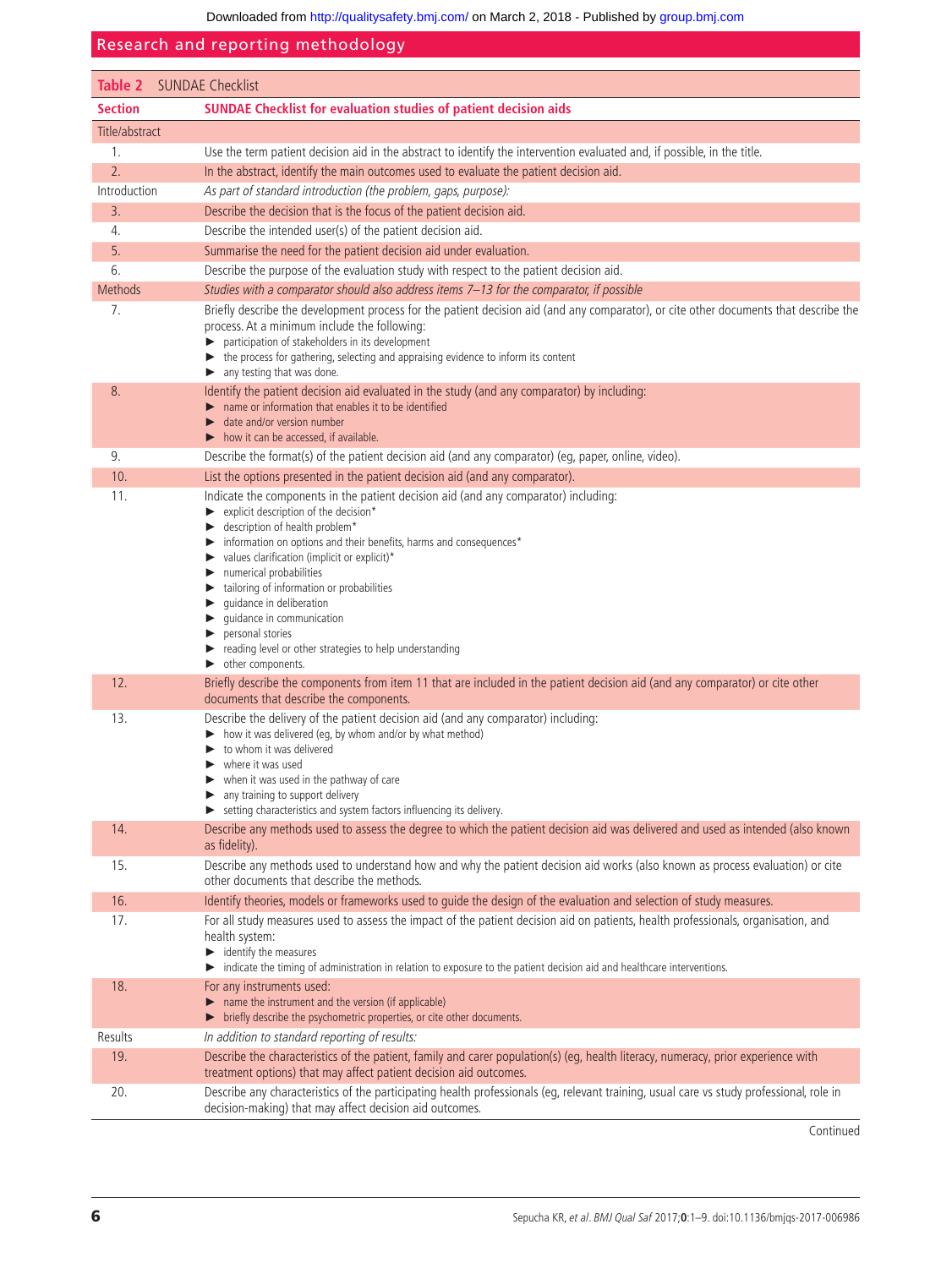| Table 2              | Continued                                                                                                                                                                                                                         |
|----------------------|-----------------------------------------------------------------------------------------------------------------------------------------------------------------------------------------------------------------------------------|
| <b>Section</b>       | <b>SUNDAE Checklist for evaluation studies of patient decision aids</b>                                                                                                                                                           |
| 21.                  | Report any results on the use of the patient decision aid:<br>I how much and which components were used<br>► degree to which it was delivered and used as intended (also known as fidelity).                                      |
| 22.                  | Report relevant results of any analyses conducted to understand how and why the patient decision aid works (also known as process<br>evaluation).                                                                                 |
| 23.                  | Report any unanticipated positive or negative consequences of the patient decision aid.                                                                                                                                           |
| Discussion           | As part of the standard discussion section (summary of key findings, interpretation, limitations and conclusion):                                                                                                                 |
| 24.                  | Discuss whether the patient decision aid worked as intended and interpret the results taking into account the specific context of the<br>study including any process evaluation.                                                  |
| 25.                  | Discuss any implications of the results for patient decision aid development, research, implementation, and theory, frameworks or<br>models.                                                                                      |
| Conflict of interest |                                                                                                                                                                                                                                   |
| 26.                  | All study authors should disclose if they have an interest (professional, financial or intellectual) in any of the options included in the<br>patient decision aid or a financial interest in the decision aid itself.            |
|                      | $\mathbf{r}$ . The contract of the contract of the contract of the contract of the contract of the contract of the contract of the contract of the contract of the contract of the contract of the contract of the contract of th |

For any questions or comments on the SUNDAE Checklist 2017, please email [decisions@partners.org](mailto:decisions@partners.org).

\*These components are needed to meet the definition of a patient decision aid.

SUNDAE, Standards for UNiversal reporting of patient Decision Aid Evaluations.

how authors have included this information in a parsimonious manner. $30$ 

#### **Relationship to other guidelines**

Over recent years there has been a major international effort for reporting guidelines development, and this work has led to the creation of the EQUATOR network.<sup>[19 20](#page-9-2)</sup> The SUNDAE Checklist is registered on EQUATOR and was carefully designed to minimise repetition of items that are standard in other reporting checklists (eg, it does not include items that recommend reporting details of main findings/primary outcomes). Therefore, the SUNDAE Checklist is intended to supplement other reporting guidelines, not serve as a stand-alone checklist. It is expected that authors will consult other relevant reporting guidelines as needed (eg, CONSORT for randomised control trials, TREND for non-randomised trials of behavioural interventions, STROBE for cohort or case–control studies). $21-23$  Researchers preparing publications evaluating PDAs may also find it helpful to review guidelines for describing complex interventions (eg, TIDieR or CreDECI).<sup>[24 25](#page-9-6)</sup>

#### **Achieving consensus in multidisciplinary community**

Research in PDAs exemplifies interdisciplinary applied science. The development, evaluation and implementation of PDAs draw on theories, knowledge and methods from several academic and professional disciplines, including, but not limited to, medicine, nursing, psychology, decision science, health informatics, implementation science and health services research. The workgroup members came from varied disciplines, as did the Delphi respondents, and the items that had the most varied ratings in the Delphi often marked ones that had different disciplinary approaches (eg, item 15, dealing with process evaluation; and item 16, dealing with use of theory, frameworks or models). The

workgroup is eager to learn from users to continue to refine and advance the items, with a view to future modification.

#### **Strengths and limitations**

The key strengths of SUNDAE include the detailed and rigorous development process, the multidisciplinary and international IPDAS-RG workgroup, and the consistently high ratings of items across a large international group of experts. There are some limitations, as with most reporting guidelines. Although there was wide engagement from international researchers in the Delphi process, the majority (80%) were from the USA, Canada and the UK, in part reflecting the leading countries involved to date in the development and evaluation of PDAs. There was limited input from consumers. As with other reporting guidelines, many of the guideline items are expert consensus-based, but this process drew on wide input from stakeholders with appropriate expertise.

#### **Future work**

The two remaining phases include (4) dissemination and (5) maintenance [\(figure](#page-2-0) 1). As part of the dissemination efforts, the SUNDAE Checklist will be available on multiple websites (including EQUATOR, IPDAS hosted by Ottawa Hospital Research Institute/University of Ottawa, Health Decision Sciences Center hosted by Massachusetts General Hospital, the US Agency for Healthcare Research and Quality, and the UK Health Foundation), and this guideline paper and the accompanying E&E will be open-access publications.

The IPDAS-RG encourages colleagues to use the checklist and to send the corresponding authors feedback on their experience. Those planning evaluation studies of PDAs may find the checklist valuable as they are designing the study (as is the case with other reporting guidelines). Journal editors may consider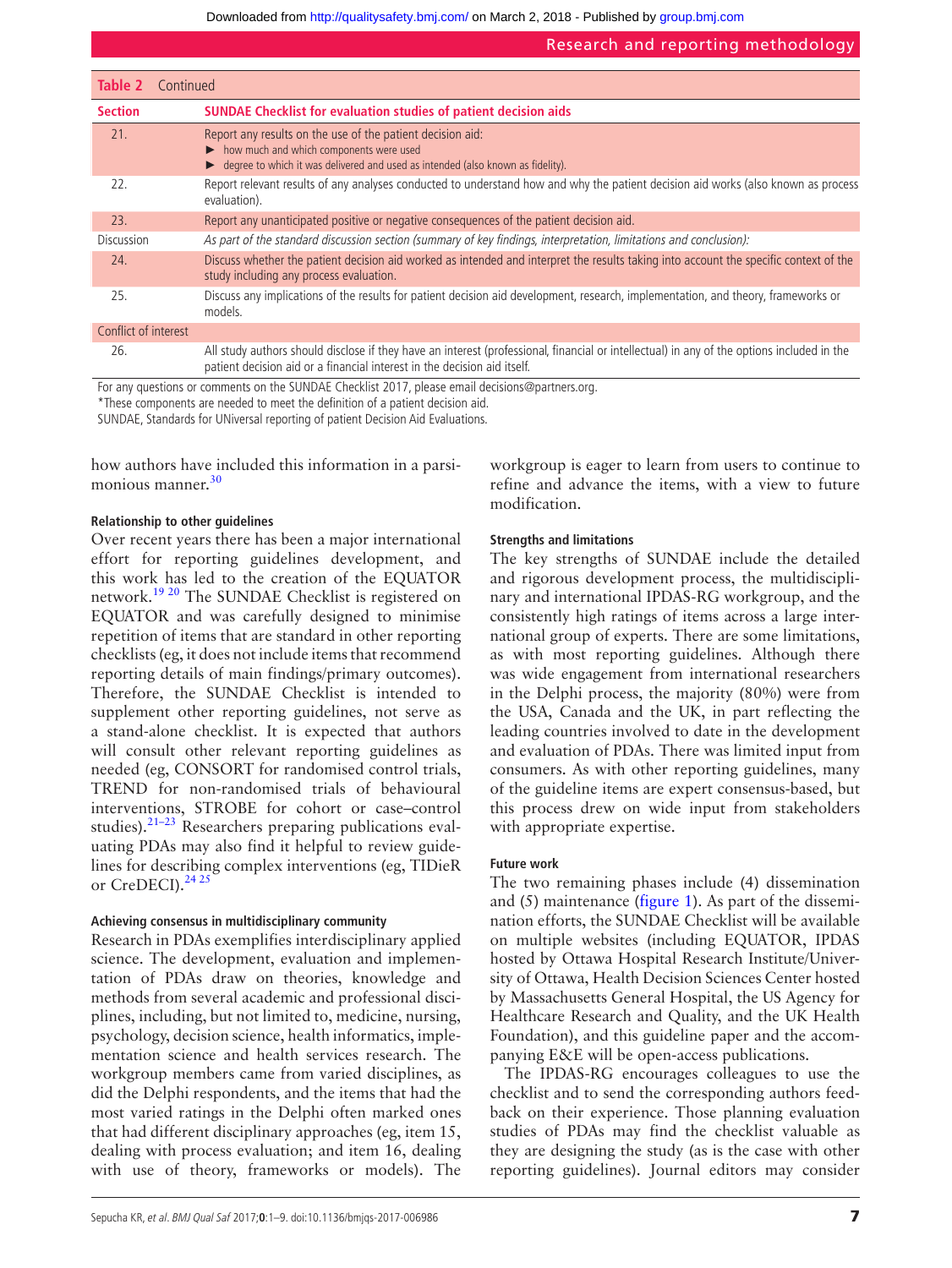the checklist to provide guidance for authors and for reviewers. The IPDAS-RG workgroup plans to gather feedback on feasibility and utilisation of the checklist and will reconvene in 2years to assess the need for revision and updates.

The SUNDAE Checklist and the guidance in the accompanying E&E document will help to improve reporting of PDAs. Clear, comprehensive and consistent reporting of evaluation studies will contribute to the evidence base and advance the collective understanding of the most effective ways to improve the quality of healthcare decisions.

#### **Author affiliations**

<sup>1</sup> Division of General Internal Medicine, Massachusetts General Hospital and Harvard Medical School, Boston, Massachusetts, USA

<sup>2</sup> Faculty of Health Sciences and Sport, University of Stirling, Stirling, UK <sup>3</sup>Department of Health Services Research, University of Texas MD Anderson Cancer Center, Houston, Texas, USA

<sup>4</sup> Leeds Institute of Health Sciences, University of Leeds, Leeds, UK

5 Department of Family Medicine and Emergency Medicine, Universite Laval Faculte de medecine, Quebec, Canada

6 Department of Research, Healthwise Inc, Boise, Idaho, USA

<sup>7</sup>Public Health Sciences, University of Virginia School of Medicine, Charlottesville, Virginia, USA

<sup>8</sup> Health Sciences and Psychological Sciences, University of Missouri, Columbia, Missouri, USA

<sup>9</sup>The Reaching for High Value Care Team, Chapel Hill, North Carolina, USA <sup>10</sup>Ottawa Hospital Research Institute, University of Ottawa, Ottawa, Ontario, Canada

<sup>11</sup>School of Nursing, University of Ottawa, Ottawa, Ontario, Canada

<sup>12</sup>Health Evidence, Radboud University Nijmegen Medical Center, Nijmegen, The Netherlands

<sup>13</sup>Division of General Internal Medicine, Massachusetts General Hospital, Boston, Massachusetts, USA

<sup>14</sup>College of Nursing, Ohio State University, Columbus, Ohio, USA

<sup>15</sup>Institute of Health and Society, Newcastle University, Newcastle upon Tyne, UK

**Acknowledgements** We want to acknowledge the support of the IPDAS Steering Committee and chapter participants; the many participants in the Delphi process for their time and invaluable contributions; Greg Ogrinc and Tammy Hoffman for advice on methodology and development process; and Sarah Ivan for project support.

**Contributors** The writing team was led by KRS and RT and included PA and ASH. All authors were involved in the data acquisition, analysis and interpretation of data, and drafting and critical revision of the manuscript. All but one author (HV) was involved in the study design. Each has provided final approval of the version submitted, and the lead authors KRS and RT are accountable for the accuracy and integrity of the work presented.

**Funding** The in-person workgroup meetings were supported through grants from the UK's Health Foundation (grant # 7444, RT) and the Agency for Healthcare Research and Quality's small conference grant (1R13HS024250-01, KRS). ASH is funded by the shared decision-making collaborative of the Duncan Family Institute for Cancer Prevention and Risk Assessment at the University of Texas MD Anderson Cancer Center.

**Competing interests** KRS received salary support as a scientific advisory board member for the Informed Medical Decisions Foundation, which was part of Healthwise, a not-for-profit organisation that develops patient decision aids, from April 2014 to April 2017. CAL was employed by Healthwise from April 2014 to November 2016. VAS received personal fees from Merck Pharmaceuticals. During the last 36 months, SLS has received funding from the Agency for Health Services

Research and Quality for a scoping review to identify a research agenda on shared decision making and high value care. During this time, she also completed unfunded research or papers on patient decision aid evaluations and developed the reaching for high value care toolkit, a toolkit of evidence briefs and resources on patient-centred high value care for all levels of system leaders. As part of those efforts and efforts on the current manuscripts, SLS has developed a series of research resources on reporting research. She is considering the potential benefits and harms of pursuing intellectual property protection for some of these efforts, but has not initiated these to date.

#### **Provenance and peer review** Not commissioned; externally peer reviewed.

**Open Access** This is an Open Access article distributed in accordance with the Creative Commons Attribution Non Commercial (CC BY-NC 4.0) license, which permits others to distribute, remix, adapt, build upon this work noncommercially, and license their derivative works on different terms, provided the original work is properly cited and the use is non-commercial. See: [http://creativecommons.org/licenses/](http://creativecommons.org/licenses/by-nc/4.0/) [by-nc/4.0/](http://creativecommons.org/licenses/by-nc/4.0/)

© Article author(s) (or their employer(s) unless otherwise stated in the text of the article) 2017. All rights reserved. No commercial use is permitted unless otherwise expressly granted.

#### **References**

- <span id="page-8-0"></span>1 Elwyn G, O'Connor A, Stacey D, *et al*. Developing a quality criteria framework for patient decision aids: online international Delphi consensus process. *[BMJ](http://dx.doi.org/10.1136/bmj.38926.629329.AE)* 2006;333:417.
- <span id="page-8-4"></span>2 IPDAS (International Patient Decision Aid Standards) Collaboration, Background Document. In: O'Connor A, Llewellyn-Thomas H, Stacey D, eds, 2005. [http://ipdas.ohri.ca/](http://ipdas.ohri.ca/IPDAS_Background.pdf) [IPDAS\\_Background.pdf](http://ipdas.ohri.ca/IPDAS_Background.pdf) (accessed 8 Feb 2016).
- <span id="page-8-1"></span>3 Stacey D, Légaré F, Lewis K, *et al*. Decision aids for people facing health treatment or screening decisions. *[Cochrane](http://dx.doi.org/10.1002/14651858.CD001431.pub5)  [Database Syst Rev](http://dx.doi.org/10.1002/14651858.CD001431.pub5)* 2017;4:Cd001431.
- 4 Joseph-Williams N, Newcombe R, Politi M, *et al*. Toward Minimum Standards for Certifying Patient Decision Aids: A Modified Delphi Consensus Process. *[Med Decis Making](http://dx.doi.org/10.1177/0272989X13501721)* 2014;34:699–710.
- <span id="page-8-2"></span>5 Coulter A, Stilwell D, Kryworuchko J, *et al*. A systematic development process for patient decision aids. *[BMC Med](http://dx.doi.org/10.1186/1472-6947-13-S2-S2)  [Inform Decis Mak](http://dx.doi.org/10.1186/1472-6947-13-S2-S2)* 2013;13:S2.
- 6 Barry MJ, Chan E, Moulton B, *et al*. Disclosing conflicts of interest in patient decision aids. *[BMC Med Inform Decis Mak](http://dx.doi.org/10.1186/1472-6947-13-S2-S3)* 2013;13:S3.
- 7 Feldman-Stewart D, O'Brien MA, Clayman ML, *et al*. Providing information about options in patient decision aids. *[BMC Med Inform Decis Mak](http://dx.doi.org/10.1186/1472-6947-13-S2-S4)* 2013;13:S4.
- 8 Montori VM, LeBlanc A, Buchholz A, *et al*. Basing information on comprehensive, critically appraised, and up-to-date syntheses of the scientific evidence: a quality dimension of the International Patient Decision Aid Standards. *[BMC Med Inform](http://dx.doi.org/10.1186/1472-6947-13-S2-S5)  [Decis Mak](http://dx.doi.org/10.1186/1472-6947-13-S2-S5)* 2013;13:S5.
- <span id="page-8-3"></span>9 Abhyankar P, Volk RJ, Blumenthal-Barby J, *et al*. Balancing the presentation of information and options in patient decision aids: an updated review. *[BMC Med Inform Decis Mak](http://dx.doi.org/10.1186/1472-6947-13-S2-S6)* 2013;13:S6.
- 10 Trevena LJ, Zikmund-Fisher BJ, Edwards A, *et al*. Presenting quantitative information about decision outcomes: a risk communication primer for patient decision aid developers. *[BMC Med Inform Decis Mak](http://dx.doi.org/10.1186/1472-6947-13-S2-S7)* 2013;13:S7.
- 11 Fagerlin A, Pignone M, Abhyankar P, *et al*. Clarifying values: an updated review. *[BMC Med Inform Decis Mak](http://dx.doi.org/10.1186/1472-6947-13-S2-S8)* 2013;13:S8.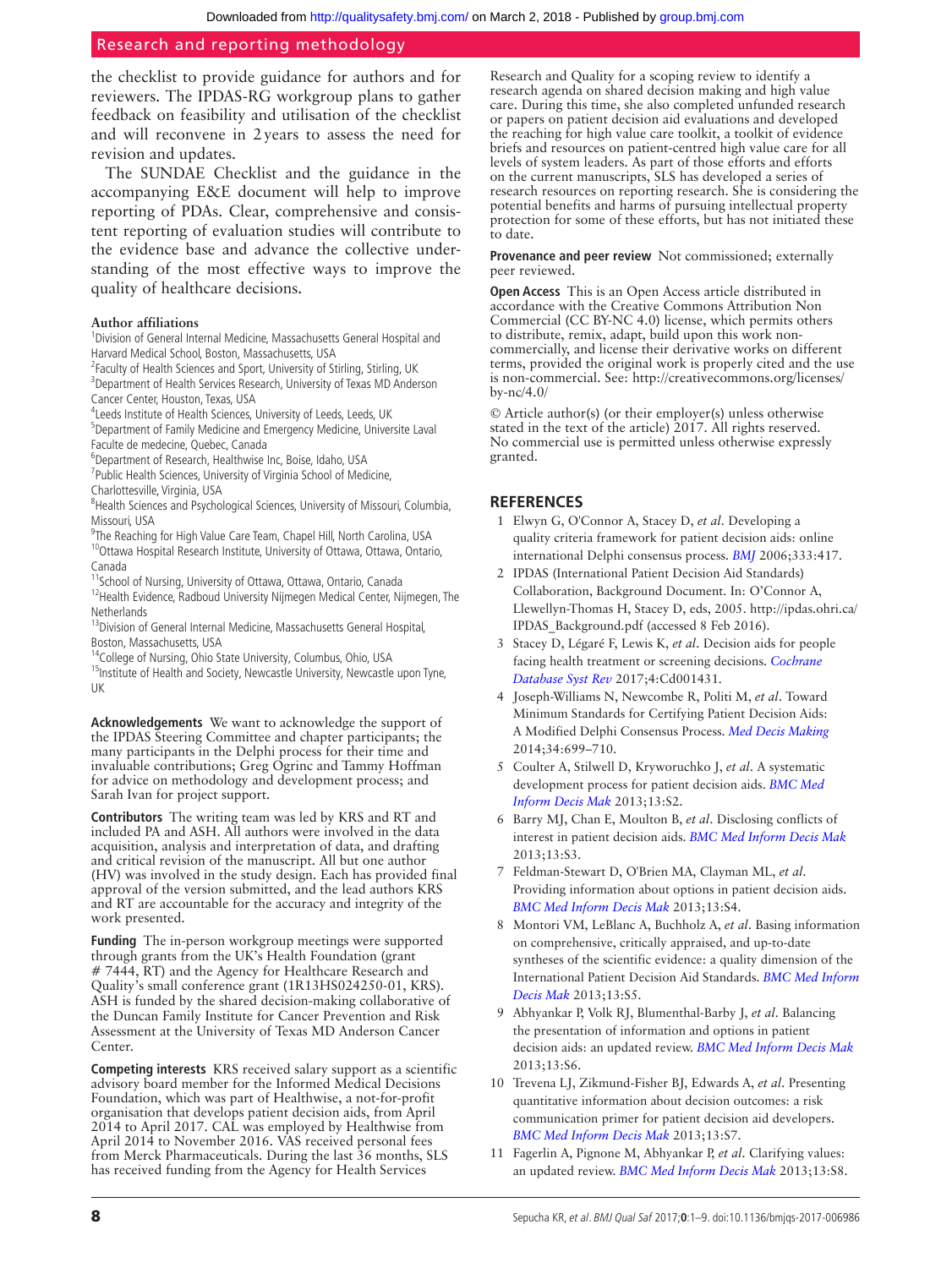- 12 Bekker HL, Winterbottom AE, Butow P, *et al*. Do personal stories make patient decision aids more effective? A critical review of theory and evidence. *[BMC Med Inform Decis Mak](http://dx.doi.org/10.1186/1472-6947-13-S2-S9)* 2013;13:S9.
- 13 McCaffery KJ, Holmes-Rovner M, Smith SK, *et al*. Addressing health literacy in patient decision aids. *[BMC Med Inform Decis](http://dx.doi.org/10.1186/1472-6947-13-S2-S10)  [Mak](http://dx.doi.org/10.1186/1472-6947-13-S2-S10)* 2013;13:S10.
- 14 Stacey D, Kryworuchko J, Belkora J, *et al*. Coaching and guidance with patient decision aids: a review of theoretical and empirical evidence. *[BMC Med Inform Decis Mak](http://dx.doi.org/10.1186/1472-6947-13-S2-S11)* 2013;13:S11.
- <span id="page-9-11"></span>15 Sepucha KR, Borkhoff CM, Lally J, *et al*. Establishing the effectiveness of patient decision aids: key constructs and measurement instruments. *[BMC Med Inform Decis Mak](http://dx.doi.org/10.1186/1472-6947-13-S2-S12)* 2013;13:S12.
- 16 Hoffman AS, Volk RJ, Saarimaki A, *et al*. Delivering patient decision aids on the Internet: definitions, theories, current evidence, and emerging research areas. *[BMC Med Inform Decis](http://dx.doi.org/10.1186/1472-6947-13-S2-S13)  [Mak](http://dx.doi.org/10.1186/1472-6947-13-S2-S13)* 2013;13:S13.
- <span id="page-9-1"></span>17 Sepucha KR, Matlock DD, Wills CE, *et al*. 'It's Valid and Reliable' Is Not Enough. *[Medical Decision Making](http://dx.doi.org/10.1177/0272989X14528381)* 2014;34:560–6.
- <span id="page-9-0"></span>18 Lewis KB, Wood B, Sepucha KR, *et al*. Quality of reporting of patient decision aids in recent randomized controlled trials: A descriptive synthesis and comparative analysis. *[Patient Educ](http://dx.doi.org/10.1016/j.pec.2017.02.021)  [Couns](http://dx.doi.org/10.1016/j.pec.2017.02.021)* 2017;100:1387–93.
- <span id="page-9-2"></span>19 EQUATOR (Enhancing the QUAlity and Transparency Of health Research) toolkit for guideline developers. [http://www.](http://www.equator-network.org/toolkits/developers/) [equator-network.org/toolkits/developers/](http://www.equator-network.org/toolkits/developers/) (accessed 8 Feb 2016).
- 20 Moher D, Schulz KF, Simera I, *et al*. Guidance for developers of health research reporting guidelines. *[PLoS Med](http://dx.doi.org/10.1371/journal.pmed.1000217)* 2010;7:e1000217.
- <span id="page-9-3"></span>21 Schulz KF. Consort 2010 Statement: updated guidelines for reporting parallel group randomized trials. *[Ann Intern Med](http://dx.doi.org/10.7326/0003-4819-152-11-201006010-00232)* 2010;152:726–32.
- <span id="page-9-4"></span>22 Des Jarlais DC, Lyles C, Crepaz N. TREND Group. Improving the reporting quality of nonrandomized evaluations of behavioral and public health interventions: the TREND statement. *[Am J Public Health](http://dx.doi.org/10.2105/AJPH.94.3.361)* 2004;94:361–6.
- <span id="page-9-5"></span>23 von Elm E, Altman DG, Egger M, *et al*. The Strengthening the Reporting of Observational Studies in Epidemiology (STROBE) statement: guidelines for reporting observational studies. *[Ann Intern Med](http://dx.doi.org/10.7326/0003-4819-147-8-200710160-00010)* 2007;147:573–7.
- <span id="page-9-6"></span>24 Hoffmann TC, Glasziou PP, Boutron I, *et al*. Better reporting of interventions: template for intervention description and replication (TIDieR) checklist and guide. *[BMJ](http://dx.doi.org/10.1136/bmj.g1687)* 2014;348:g1687.
- <span id="page-9-7"></span>25 Möhler R, Köpke S, Meyer G. Criteria for Reporting the Development and Evaluation of Complex Interventions in healthcare: revised guideline (CReDECI 2). *[Trials](http://dx.doi.org/10.1186/s13063-015-0709-y)* 2015;16:204.
- <span id="page-9-8"></span>26 Ogrinc G, Davies L, Goodman D, *et al*. SQUIRE 2.0 (Standards for QUality Improvement Reporting Excellence): revised publication guidelines from a detailed consensus process. *[BMJ Qual Saf](http://dx.doi.org/10.1136/bmjqs-2015-004411)* 2016;25:986–92.
- <span id="page-9-9"></span>27 Pinnock H, Epiphaniou E, Sheikh A, *et al*. Developing standards for reporting implementation studies of complex interventions (StaRI): a systematic review and e-Delphi. *[Implement Sci](http://dx.doi.org/10.1186/s13012-015-0235-z)* 2015;10:42.
- <span id="page-9-10"></span>28 Witteman HO, Dansokho SC, Colquhoun H, *et al*. Usercentered design and the development of patient decision aids: protocol for a systematic review. *[Syst Rev](http://dx.doi.org/10.1186/2046-4053-4-11)* 2015;4:11.
- <span id="page-9-12"></span>29 Hasson F, Keeney S, McKenna H. Research guidelines for the Delphi survey technique. *J Adv Nurs* 2000;32:1008–15.
- <span id="page-9-13"></span>30 Hoffman AS, Sepucha KR, Abhyankar P, *et al*. Explanation and elaboration of the Standards for Universal reporting of patient Decision Aid Evaluations (SUNDAE) guidelines: rationale and examples of high quality reporting form patient decision aid evaluation reports. *BMJ Quality and Safety* 2017.